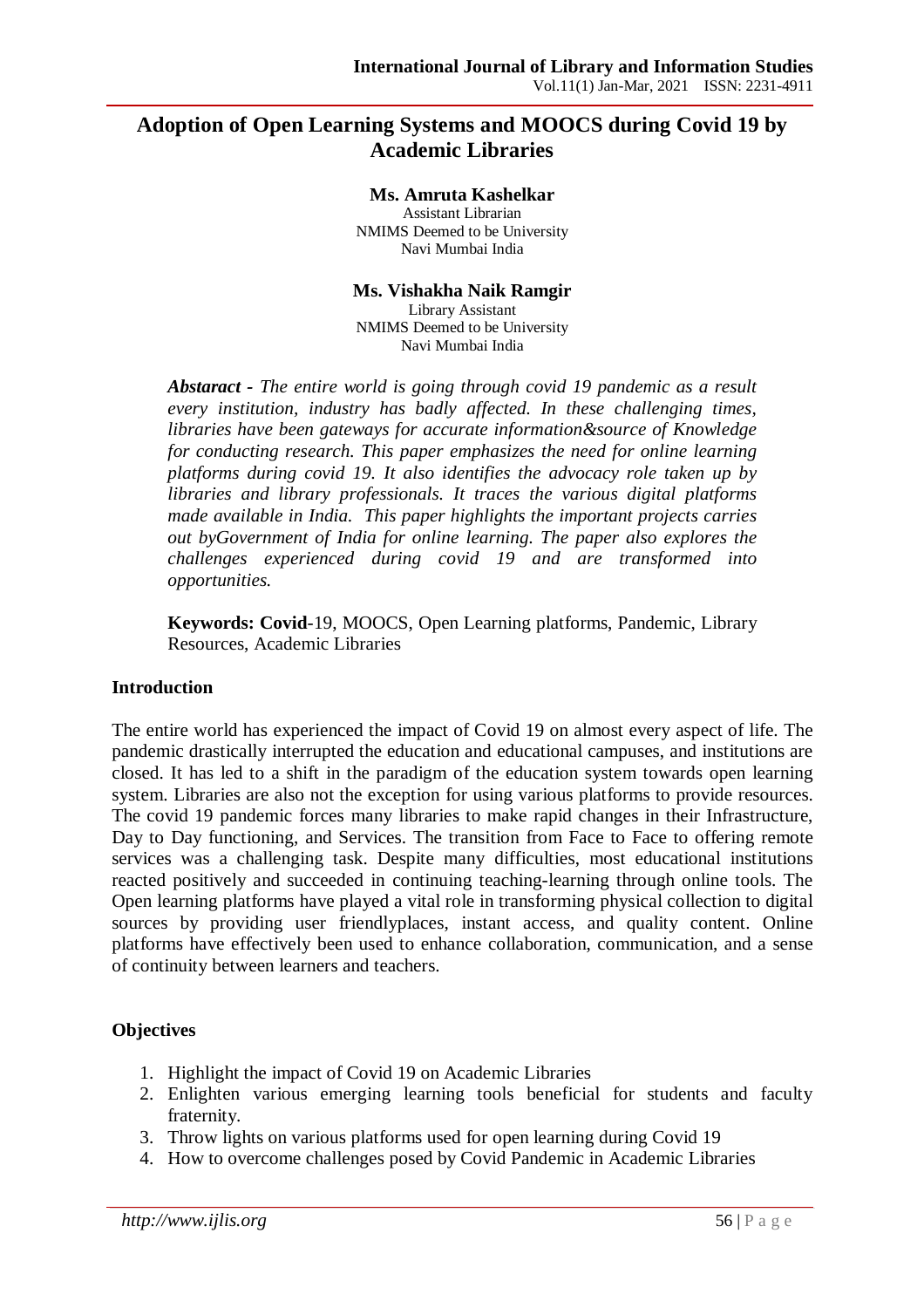# **Methodology**

The literature review method has been adopted for collecting the information for this article. Various reports published by libraries on libraries' functioning during pandemic have referred for collecting data for the current study. The Government of India's effort to support online learning initiatives duringpandemic has been collected from different websites. This study analyzes the path for using open learning resources available free of cost and ensure optimum utilization of these resources in academic libraries. The use of social media has increased the usage of the library during pandemic. The gathered data has been analyzed to study the effectiveness of online learning tools and how libraries can efficiently use them for our patrons.

### **Best practices carried out by libraries for open learning**

### **24\*7 Access of Library Resources-**

Library Professionals will play with the upcoming ICT tools & unfold the info to the community. Library Professionals are giving Cloud-based Library Services, Authentication technologies: Remote Access, Electronic Resource Management System ERMs: CORAL, Discovery Services, Library Service Platform/ LibGuides /IRs, Advocating of OA resources. Library Professionals provide access to open sources, Open Course wares/OERs, Open Learning Resources, webinars, Virtual lecture rooms, ORCID, Citation generation through Mendeley, Zotero. All these resources are available 24\*7 and can be accessed remotely.

### **Providing Services remotely**

During the pandemic, many academic libraries strived hard to provide needed information, resources to their patrons. The Libraries, which already have a digital presence, have promoted their online services such as E-Books, E-Journals, Databases, Repositories, Etc. Librarians worldwide envisage institutions that will blend the physical mode with the digital, increasing their emphasis on their critical community role by providing additional services to patrons.The libraries are now working in a hybrid mode that means they are now investing their funds for building physical and online collections. Many libraries prefer digital collections such as E-books, subscriptions for case studies Etc. Some libraries are promoting open learning platforms such as Shodh Ganga, Shodh Sindhu, Sankhya, and DOAB; such open learning sources are playing phenomenal roles to cater to libraries' user needs. We at NMIMS started the Best Reads Service through which we have to send many best seller Ebooks to our users.

# **Availability of Open Learning platforms**

Most academic institutes have conducted their lectures, Exams, and Other learning activities through online platforms such as (Microsoft Teams, Zoom, CiscoWebEx, Google Meet, Hangouts, ) and web-based learning platforms (Elias, Moodle).

Unified communication and online learning platforms like Microsoft Teams, Google Classroom, courser,Zoom, student portals allow the instructor tocreate onlinecourses, training and skill development programs, Quizzes, Online Tests.They usually support various formats like Word, PDF, Excel file, audio, videos, Etc. This software also allows tracking student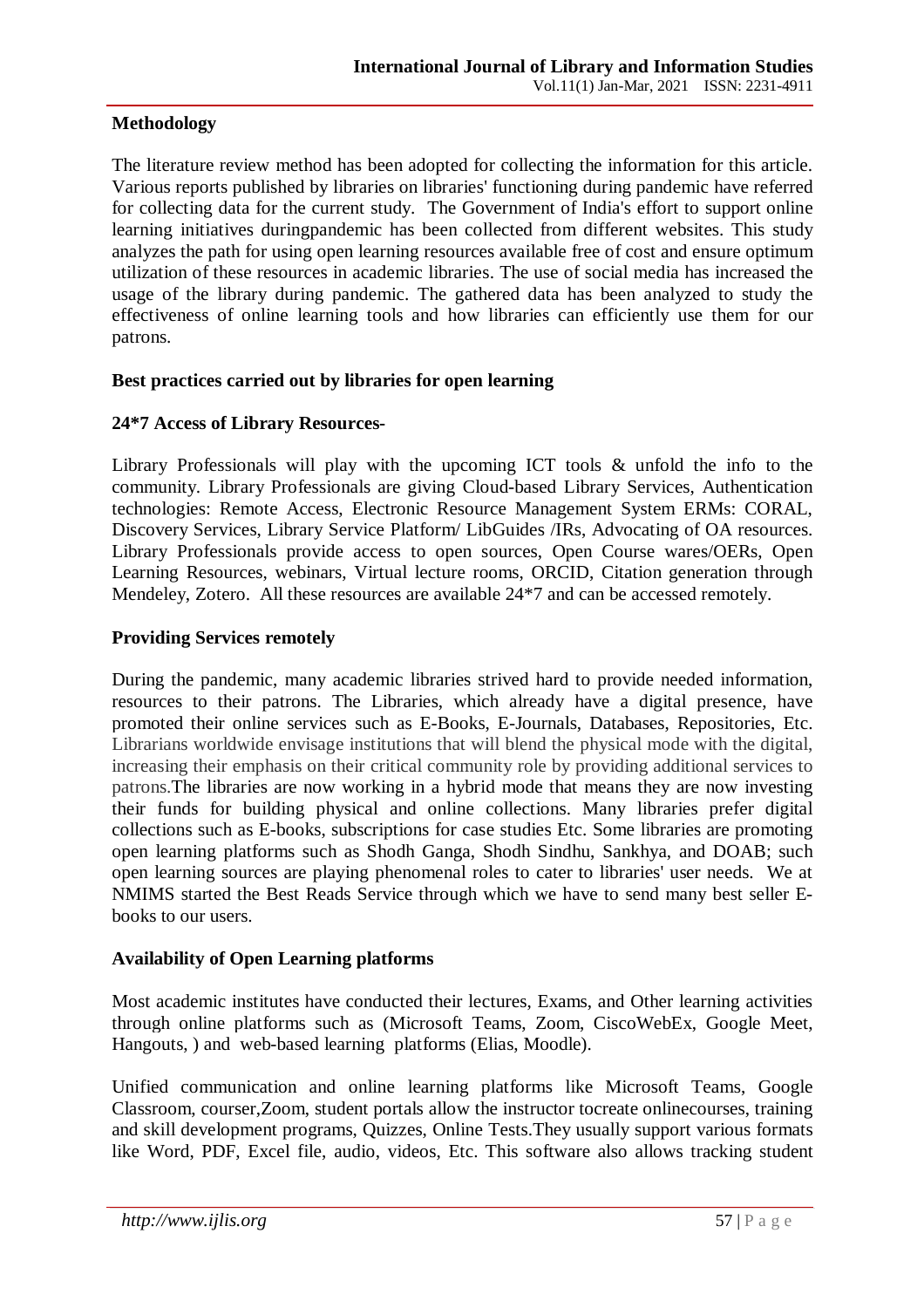performance and assessment by using MCQ and the rubric-based assessment of submitted assignments.

### **Utilization of Social Media Platforms as a Digital Library**

Many academic libraries have created their own Facebook pages, Blogs, Twitter handles, and so on. Many Librarians have provided their services through social media platforms during pandemic. The E-books, Comics have been provided to the school, college students to indulge them in reading. Many webinars, seminars, refresher courses, workshops, and library outreach programs have been organized by libraries using social media platforms. Many libraries received overwhelming responses for such programs.

### **Open Learning Platforms widely used during Covid 19**

**Swayam**- The complete form of Swayam is Study Webs of Active- Learning of Young Aspiring Minds. Swayam provides online study material to students free of cost. It offers various online courses of different fields on a single platform along with certification. The repository hosts more than one lakh video lectures. It is the largest repository for engineering subjects. During Covid 19 period, swayam has started enrollment for more than 500 online certification courses offered through MOOC format. Nine coordinators work towards quality content, including AICTE, UGC, CEC, IGNOU, NPTEL, IIMB, NITTTR, NCERT, and NIOS. The swayam platform is classified into 4 parts- Printed reading material, Video lectures of expert faculty, Tests, quizzes for self-assessment, and an Online discussion forum.

**Shodh Ganga**- Shodh Ganga is a digitalrepository of E thesis and dissertations set up by INFLIBNET. It has a collection of more than 290,000 Thesis as of date. The repository has the functionalities of capturing, indexing, store, disseminate and preserve the Thesis submitted by researchers. The Shodh Ganga is an open-source platform available free of cost to the entire student community.

**Vidwan**-Vidwan is a database and network of premier researchers & Scientists working in leading academic Institutions. The portal provides information from experts to peers, funding agencies for research, and prospective collaborators. The subject experts' database helps appoint and select panel members, experts for a task force, and content creation and research.

**Diksha-**Diksha portal contains online courses for students and teachers lined up with school curriculum, including textbooks, assignments, and worksheets. It also provided assessment Aids, Training content in digital format. The Mobile App is also available for accessing the content.

**NPTEL-** The complete form NPTEL is National Programme on Technology Enhanced Learning. NPTEL is an Initiative of 7 IIT's and the Indian Institute of Science. This repository contains Video lectures of IIT and IIM's Professors consisting of Engineering and Science subjects. Students very effectively used this resource to update the Knowledge

**UGC sets up CEC-**Consortium for Educational Communication provides access to unlimited educational curriculum-based lectures free. It disseminates educational programs through broadcast and non-broadcast modes. It helps promote and experiment with a new technology that increases student outreach.

.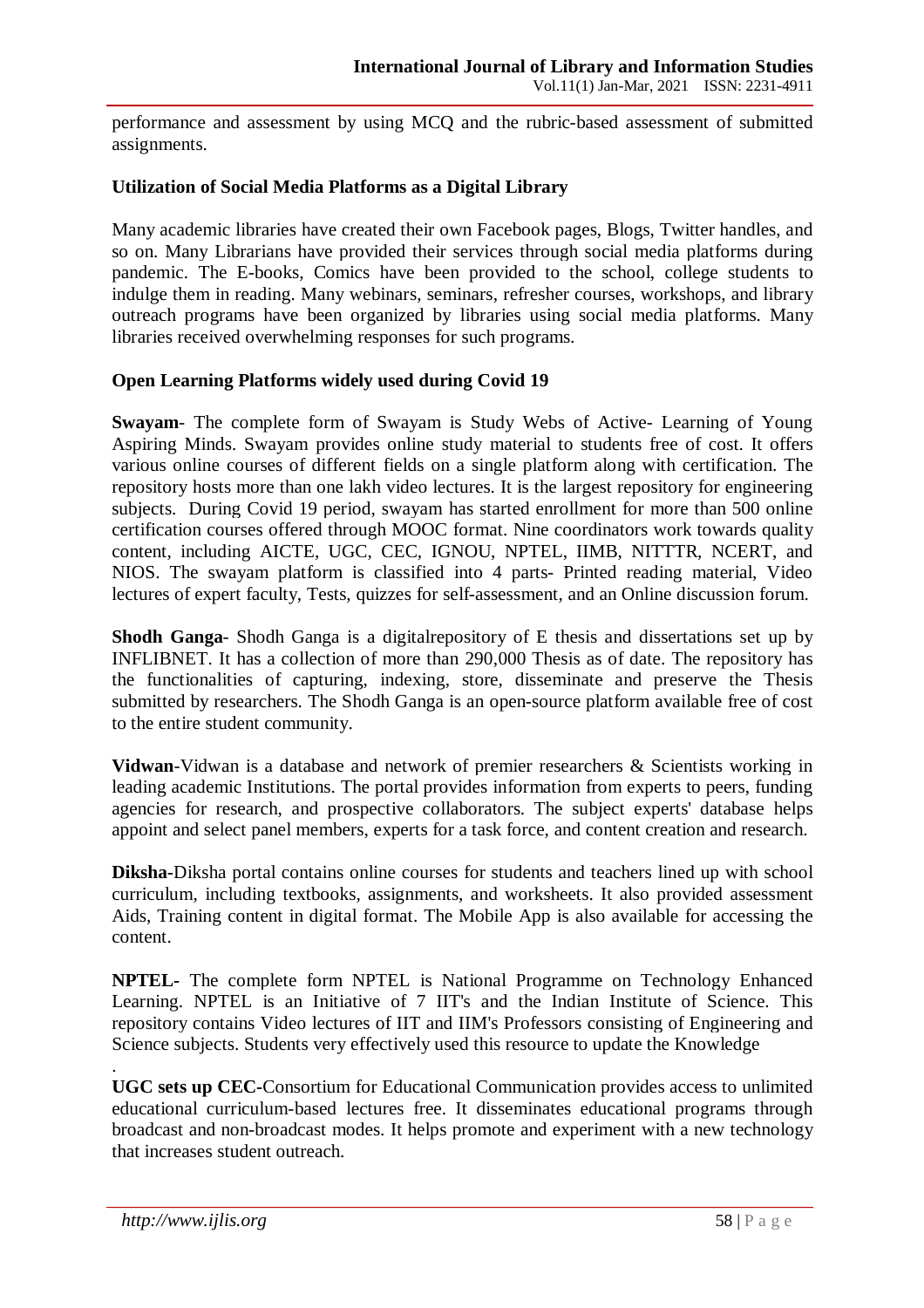**Vidya Mitra-**It is an integrated portal for E contents developed by NME- ICT. Currently, there are more than 50 projects on E content.

**Sakshat-**It is an educational helpline designed by the Ministry of HRD. It is a one-stop portal to fulfill the needs of students, teachers, researchers, and lifelong learners.The portal offers various online courses along with the help of subject experts. The topics have been divided into four parts that are e-content, web resources, e-tutor, and self-assessment. It facilitates lifelong learning to users, especially during the lockdown period.

**E Adhayan–**E Adhayan is a platform, which provides 700+ E-books for post-graduate courses**.** MHRD has taken this initiative under its National Mission on Education through ICT (MNE-ICT) initiative. More than 22,000 modules of various subjects can be accessed by the student on the official website of e-Pathshala. Students can access e-Adhyayan, UGC MOOCs and e-Pathya.

**DOAJ-**DOAJ has started in2003, which contains over 15 000 peer-reviewed open access journals containing subjects like science, technology, medicine, social sciences, arts, and humanities. These open access journals are available in all languages from all over the countries. The Database is financially supported by many libraries, publishers, and other organizations.

**DOAB-** DOAB is a discovery service for peer-reviewed open access books. The Database indexes and provides access to high-quality, open access, peer-reviewed books. OAPEN Foundation established this in 2012 with the Directory of Open Access Journals (DOAJ) &SemperTool.

**E Yantra-**E-Yantra is a robotics outreach project, an initiative of the Department of Computer Science and Engineering at the Indian Institute of Technology, Bombay. The Ministry of Education funds it, Government of India, under the National Mission on Education through ICT

# **National Digital Library of India**

NDLI is the most prominent digital library in India. It is sponsored and mentored by the Ministry of Education, Government of India. NDLI is designed to hold any language content and provides interface support for the ten most widely used Indian languages. The repository supports all academic levels, including researchers and life-long learners, all disciplines, all popular forms of access devices, and differently-abled learners. It is developed, operated, and maintained by the Indian Institute of Technology Kharagpur. During Pandemic, NDLI has introduced three new features: study at home, Covid- 19 Research Repository, and featured collections.

**Study at home** - This section is divided into seven sub-sections or subjects like Engineering, Humanities, Law, and Management. It comprises learning materials for these subjects from school-level up to graduation and research.

**Covid- 19 Research Repository**- This section has dedicated to research material on Covid 19. It has a collection of Journals, scholarly publications, and information about research funding for Covid. It also includes information about start-up opportunities.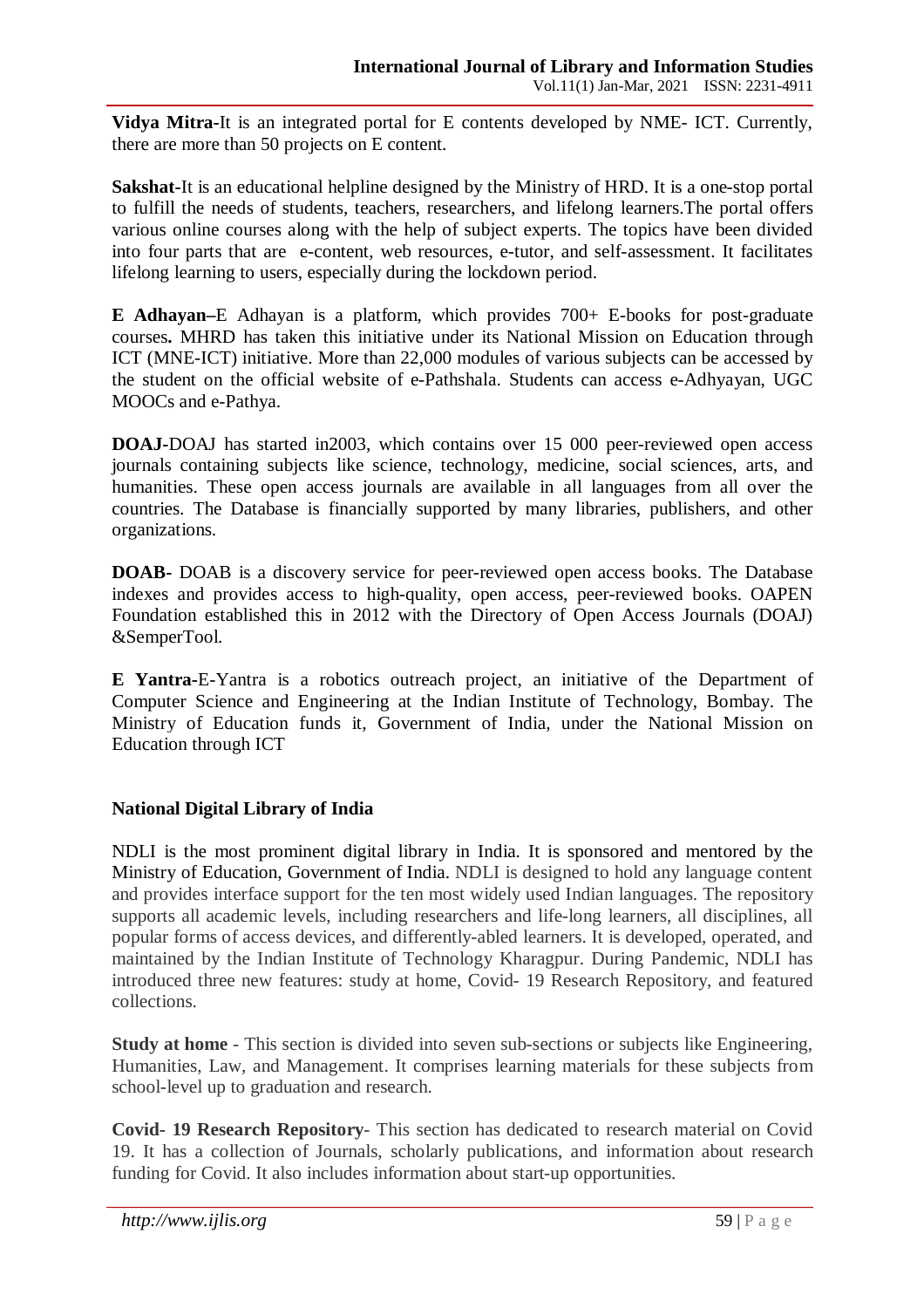**Featured collections-** This section includes lectures and webinars given by renowned personalities, subject experts on popular topics. This section updates users about upcoming events of NDLI.

| S. No.         | <b>Title / Name</b>      | <b>Description</b>                                                                                                                                                                           | <b>Web Address / URL</b>     |
|----------------|--------------------------|----------------------------------------------------------------------------------------------------------------------------------------------------------------------------------------------|------------------------------|
|                | <b>NDLI</b>              | Educational materials available<br>all<br>subject<br>like<br>for<br>areas<br>Technology, Social<br>Science,<br>Literature, Law,                                                              | https://ndl.iitkgp.ac.in/    |
|                |                          | Medical, Etc.                                                                                                                                                                                |                              |
| $\overline{2}$ | Internet<br>Archive      | Internet Archive: is a non-profit<br>library of millions of free books,<br>movies,<br>software,<br>music,<br>websites, and More.                                                             | https://archive.org/         |
| 3              | Hathi Trust              | HathiTrust is a partnership of<br>academic<br>and<br>research<br>institutions, offering a collection<br>of millions of titles. They were<br>digitized from libraries around<br>the world.    | https://www.hathitrust.org/  |
| $\overline{4}$ | World Digital<br>Library | Digital Library<br>The<br>World<br>free<br>provides<br>access<br>to<br>Manuscripts, rare books, maps,<br>photographs, and other important<br>cultural documents<br>from<br>all<br>countries. | https://www.wdl.org/en/      |
| 5              | Khan<br>Academy          | Khan Academy non-profit<br>educational organization. It<br>Provides short lessons in the<br>form of videos.                                                                                  | https://www.khanacademy.org/ |
| 6              | Open Library             | Open Library is an open-source<br>web page. For every book ever<br>published.                                                                                                                | https://openlibrary.org/     |
| 7              | Project<br>Gutenberg     | Project Gutenberg is a volunteer<br>effort to digitize and Archive<br>cultural works.                                                                                                        | https://www.gutenberg.org/   |

#### **Followings are the helpful Digital Resources for libraries to provide valuable resources to patrons. These are the few digital initiatives taken up by different academic institutions.**

# **Challenges in Pandemic**

Library Professionals face entirely different challenges worldwide than services providers. Therefore, thanks to handling this stuff of internet, ranging from minimal restrictions to complete closure. Many supposed Libraries, a bit like the National Library of an Asian country, city libraries, and other regarded libraries worldwide, are affected. Because of internment conditions and are poignant the whole community of researchers, students, scholars, readers, Etc.

Shutting down libraries features an incredible impact on the communities that we tend to serve. University & school Libraries, college libraries are also closed. Many competitive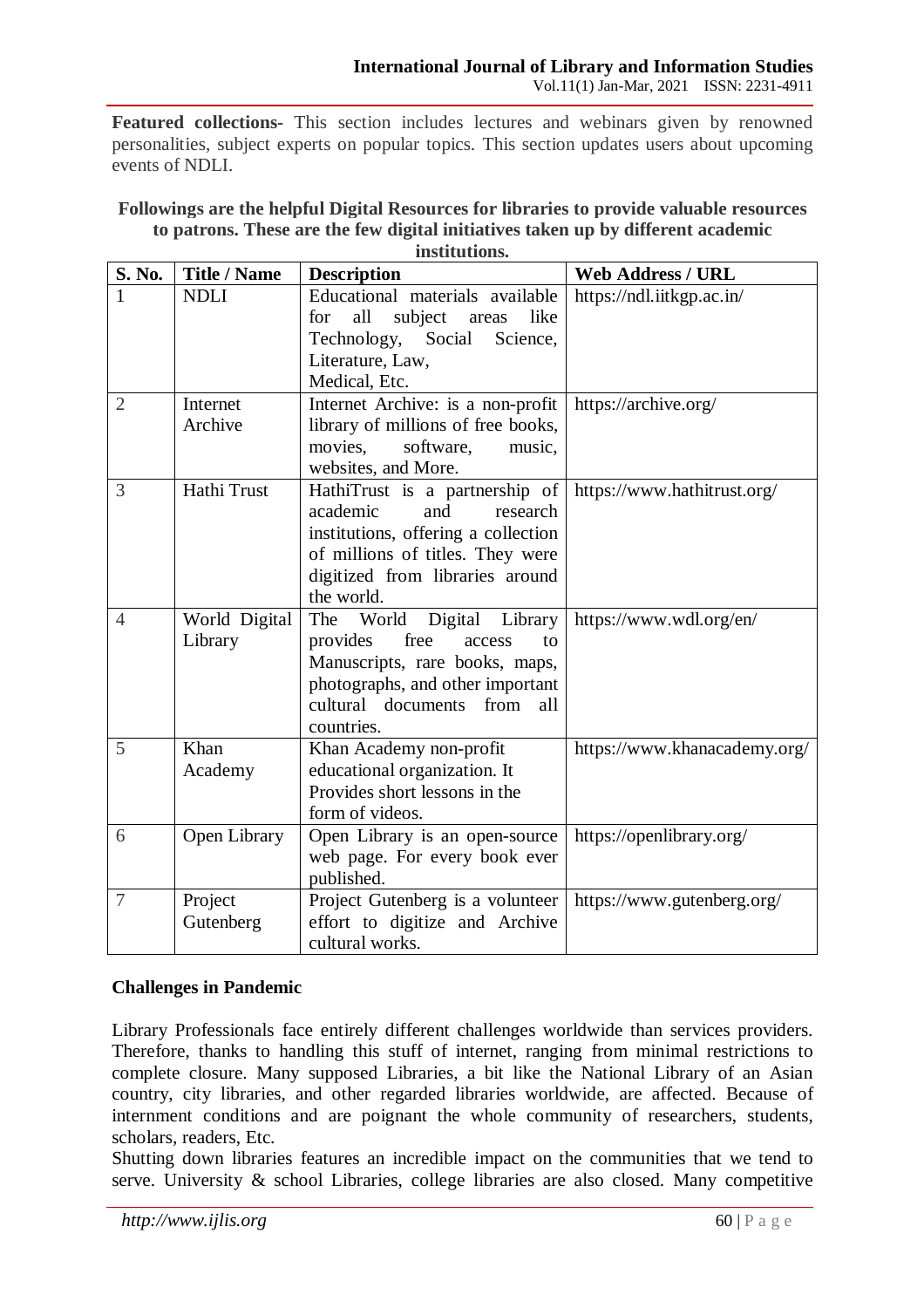exams and educational exams are still unfinished; thus, Library professionals will help users; they need data through the digital platform. It has been attributed to feeling from traditional to unhappy, stressed, confused, and scared/angry during a crisis. For Library Professionals, the most crucial challenge to cope with these conditions throughout this internet & interact with the whole community during the pandemic. The professionals should create a healthy atmosphere to bridge the gap between the libraries and their users.

# **Challenges tackled by the library professionals during Covid 19**

- By following the government tips, Library Professionals will break the coronavirus chain likewise gives varied services remotely.
- Collect the factual Knowledge  $\&$  convert it into valuable data, facilitating the whole community of varied fields accurately.
- Interact with the whole Community through Social media and organize the Reading Books challenge, Poster writing competitions, ability development program, Etc. That has helped folks manage traditional life antecedently and develop skills that will reduce their stress throughout the difficult time of this pandemic.
- We tend to be aware that Central & state governments are creating several decisions and applying completely different approaches to serve higher. Library Professionals will publish all the info through Social Media Platforms.
- To provide data resources to users "Different kinds of services, collections can be coupled along and provide access on electronic platforms."
- Give the libraries facilities for the users underneath the proper government tips &Human interest.
- Library Professionals will play an important role to serve the entire community

# **Easing of Penalty Rules**

The library has extended the date for all types of reading materials issued to all users until its reopening. Simultaneously, many libraries have revived thousands of books published before internment to avoid penalties to students.

# **Challenges for library staff working in-house**

Some library workers who knew and willing to work as essential are operating within the library. They maintain social distancing and take additional measures like wearing masks and gloves to safeguard themselves, keep library premises hygienic,follow social distancing norms, quarantine the return books, and handle the library collection carefully. These inhouse hygiene practices, starting libraries according to the new standard, is a tricky task.

Many Librarians are still working remotely; thus, they require a laptop, high bandwidth internet, and electricity to provide remote services to patrons. Many of the library professionals are not tech-savvy and well versed with remote technology. For them, it is challenging to cope up with new technology within a shorter period.

Another challenge is that some employees do not have internet or high-speed affiliation reception. They either buy a web service out of their pocket, purchase a modem or router from a store, or acquire a hotspot device from the IT department once it had been on the market. While using Wi-Fi at home, there will be a restriction on it.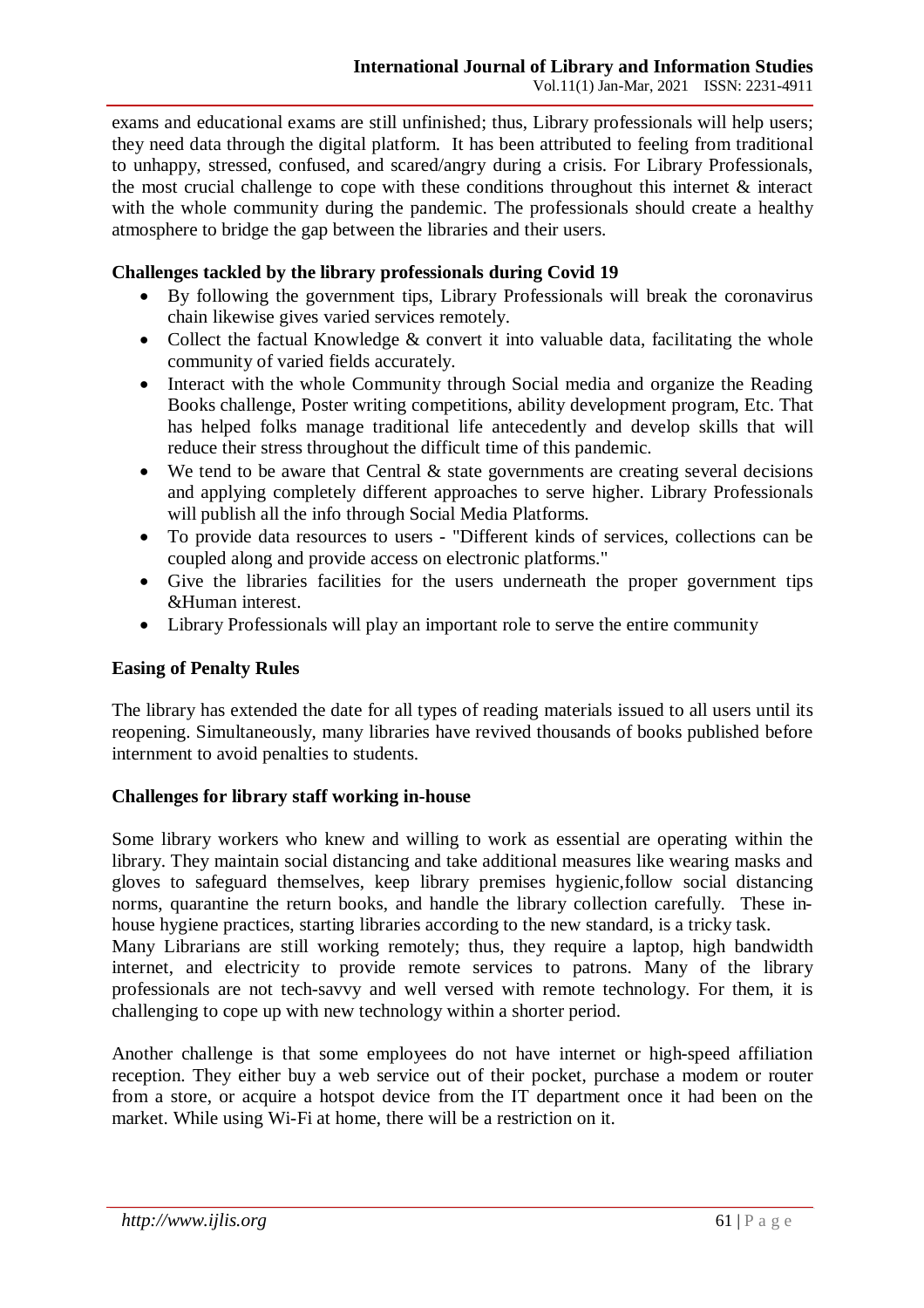With some members of the family sharing the same web at the same time. For a supervisor, it is hard to deploy job responsibilities to his/her subordinate. Libraries cannot carry out each of their functions remotely.

Without coaching and readiness beforehand, some library employees do not know to access Microsoft outlook off-campus. Employee saved their related documents and shared network files on their workplace computers. It is challenging to provide IT support promptly as the support team's results have been powerless, with several workers getting right down to communicate with many workers at the same time. While adopting new normal many library employees are facing frustration due to various problems such as not having the power to transmit and receive emails from outlook, not familiar with new technology or new version of windows, compatibility issue. These technical difficulties are affecting library staff's ability to work efficiently. Few employees prioritize not receiving a cheque in hand due to the affected ability of not activity their job as they usually do. The limitation of working at home will increase the job responsibility of staff. Similarly, library colleagues not having easy access to collaborate, for networking, and to meet with each other which has projected to their negative emotional feelings like isolation, anxiety, uncertainty, and stress.

# **Challenges for digital library services and users**

- Through online learning mode students have faced questions related with the library offerings they need been using. The only common problems are the place to return the check-out material, including computer systems and the way to renew objects that have surpassed due dates.Now a days the library offerings digital collections to students. It shows that gaining access to and using library offerings can solely be realized in digital formats antagonistic to face-to-face.
- In the digital world, all types of libraries are growing an in-depth range of digital services to satisfy purchasers' requirements from numerous backgrounds.
- Like many educational libraries, attractive school and college students with digital library services are challenging. With the outbreak of COVID-19, the stage of challenges posted to digital libraries and customers are rising more significantly thanks to the very fact of the subsequent motives the library has experienced.
- Librarians need great coaching as they are not used to unexpected or sudden changes. Though in-person assistance was once the first communication approach, suddenly shifting all physical to the digital collection is difficult.
- When physical sources grow to be unavailable, or the supply is restricted, the necessity for having access to and therefore the usage of e-resources may additionally find individual higher. Nevertheless, not all scholars are familiar with utilizing a few library search structures to get the needed resources. Accessing e-resources offcampus individuals can expand the challenge because information that they need to be configured desirable beforehand.
- Collaboration with tutorial departments and administrative gadgets on joint projects for digital initiatives can face challenges. The previous technique and method for collaborative tasks also cannot work with all the modifications suddenly happening.

# **Financial Support Issue**

Financial support is one of the challenges that face e-learning projects. Many of the schools or educational institutes have limited resources and have an outsized deficit.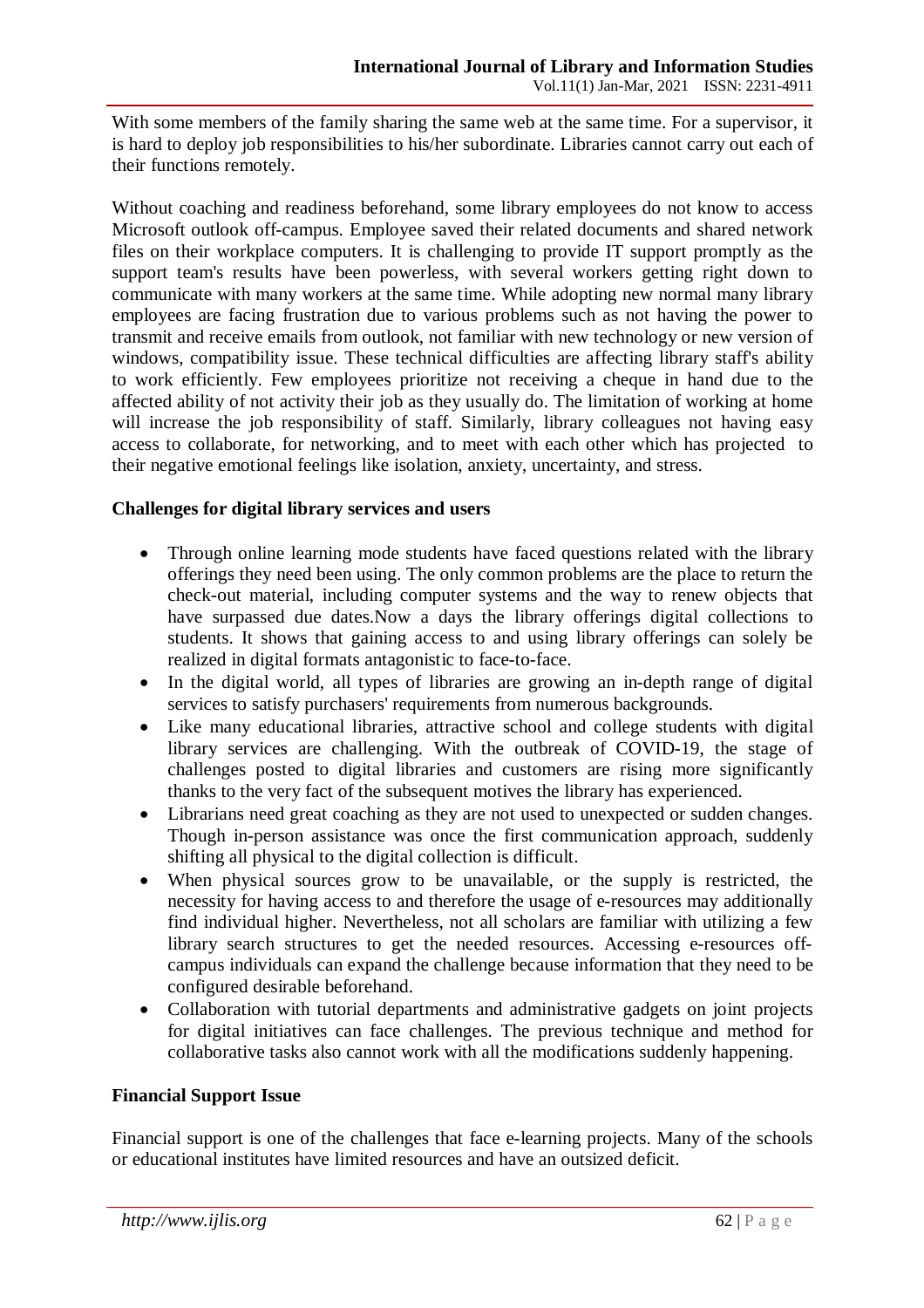- Spending longer on virtual platforms will leave kids vulnerable to online sexual exploitation.
- Learners from low-income families and deprived teams area unit tons of seemingly to suffer throughout online learning. They are not going to afford high-speed internet association and needed technical gadgets. It widens the gap between privileged and unprivileged learners. It is going to cause laziness with some students being at their home and can lack self-discipline.
- The environment of a face-to-face meeting is lost. Social relationships between students and academics or between students could hamper.
- The protection of personal Knowledge is additionally compromised jointly will hack the digital devices while not latest code updates and antivirus programs.

# **Conclusion**

This study has outlined various impacts of Covid-19 on the higher educationsector in India. The paper analyzes the critical issues and factors that influence the digital learning process's adoption during Covid-19. It has paved the way for a drastic change in pedagogy, teaching approaches, and hybrid education at all education levels. As we cannot predict how long the pandemic situation will continue, a gradual move towards hybrid/virtual learning demands the coming time. Digital Library is in additional demand during this reasonably pandemic situation. Libraries have an important role to play by offering different online tools and study material to users. Library Professionals need to do all the things like quick access to information is a vital prerequisite, create digital platforms, training programs for accessing online learning tools, Etc. The social responsibility of library professionals is to supply data access to the users.

# **Reference**

- 1. Adedoyin, O. B., &Soykan, E. (2020). Covid-19 pandemic and online learning: the challenges and opportunities. *Interactive Learning Environments*, 1-13.
- 2. Asif, M., & Singh, K. K. (2020). Trends, opportunities and scope of libraries during Covid-19 pandemic. *IP Indian Journal of Library Science and Information Technology*, *5*(1), 24-27
- 3. Almaiah, M. A., Al-Khasawneh, A., &Althunibat, A. (2020). Exploring the critical challenges and factors influencing the E-learning system usage during COVID-19 pandemic. *Education and Information Technologies*, *25*, 5261-5280.
- 4. Bhati, Pankaj, & Kumar, Inder (2020). Role of Library Professionals in a Pandemic Situation like COVID-19. International Journal of Library and Information Studies, 10(2), 33-48
- 5. Jena, P. K. (2020). Impact of Covid-19 on higher education in India. *International Journal of Advanced Education and Research (IJAER)*, *5*(3), 77-81.
- 6. Jena, P. K. (2020). Online learning during lockdown period for covid-19 in India. *International Journal of Multidisciplinary Educational Research (IJMER)*, *9* 5(8) 82- 92.
- 7. Mehta, D., & Wang, X. (2020). COVID-19 and digital library services–a case study of a university library. *Digital Library Perspectives*.
- 8. https://swayam.gov.in/explorer
- 9. https://shodhganga.inflibnet.ac.in/
- 10. https://vidwan.inflibnet.ac.in/searchc/search
- 11. https://diksha.gov.in/explore